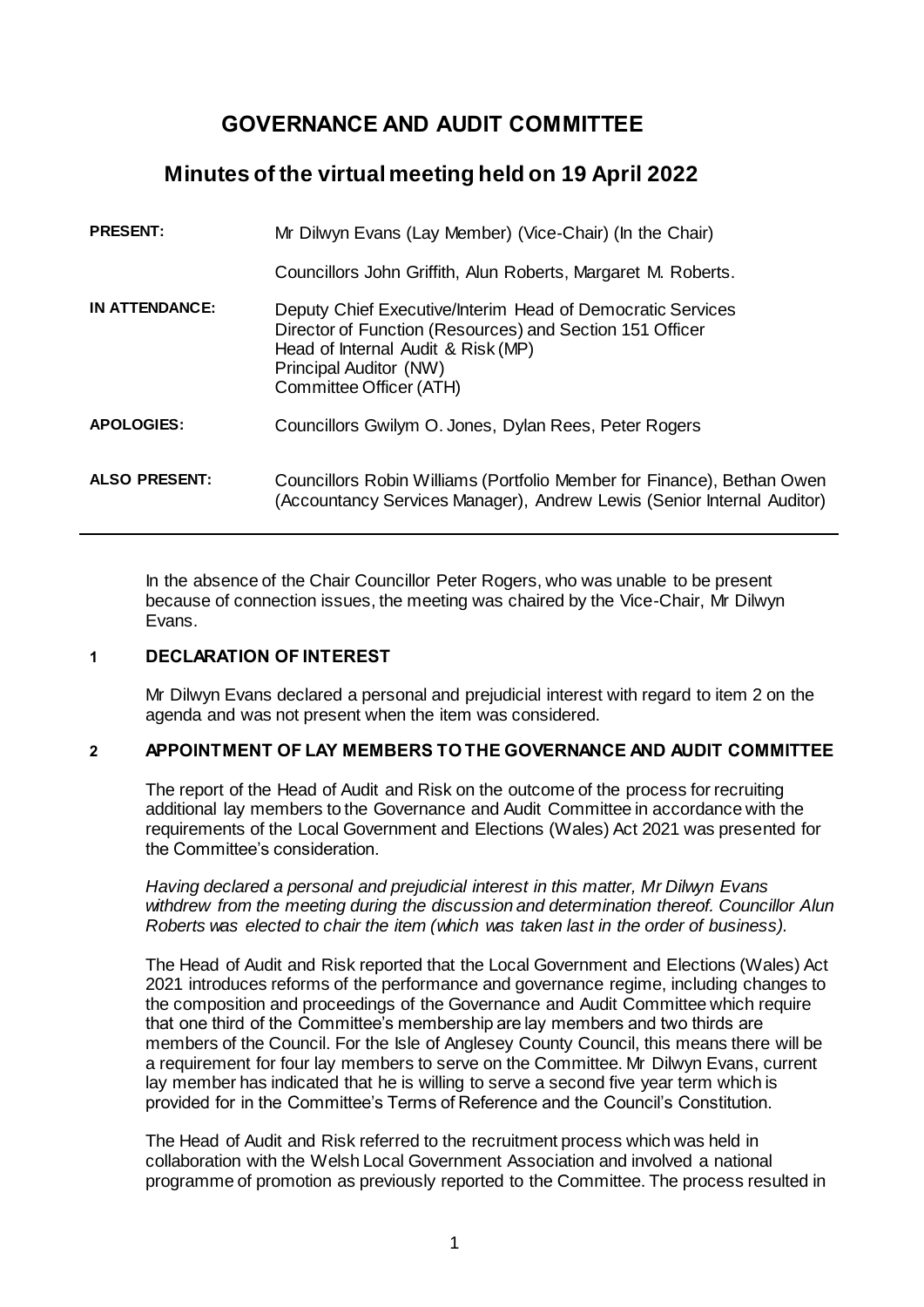the Council receiving 13 applications. These were the subject of a shortlisting exercise on 19 January, 2022 conducted by a panel consisting of the Chair and Vice-Chair of the Committee and the Director of Function (Resources)/Section 151 Officer which identified four candidates for interview. The interviews were subsequently carried out in February, 2022 by a panel of the Chair of the Committee, the Director of Function (Resources)/Section 151 Officer and the now Chief Executive. The interview panel selected the following three candidates to be considered for appointment - Mr Michael Wilson, Llangefni, Anglesey Sharon Warnes, Pwllheli, Gwynedd and Mr William Parry, Rhosneigr, Anglesey.

In response to a question about why the shortlisting exercise only produced four candidates for interview from an applicant pool of thirteen, the Director of Function (Resources)/Section 151 Officer clarified that there were several reasons why a number of applicants were eliminated at the shortlisting stage including incomplete application forms and no connection or familiarity with the authority or authority area. Some applicants had also applied to every council in Wales. The panel was satisfied that the shortlisting process had produced four strong candidates from whom three could be considered for appointment to serve as lay members on the Governance and Audit Committee having met the criteria for the position.

#### **It was resolved –**

- **To approve the selection and appointment of Michael Wilson, Sharon Warnes and William Parry as lay members to the Governance and Audit Committee and to recommend their appointment to the Council.**
- **To recommend to the Council that Mr Dilwyn Evans continues as lay member for a second five year term**.

# **3 MINUTES OF THE PREVIOUS MEETING**

The minutes of the previous meeting of the Governance and Audit Committee held on 8 February, 2022 were presented and were confirmed as correct.

# **4 GOVERNANCE AND AUDIT COMMITTEE SELF-ASSESSMENT OF GOOD PRACTICE**

The report of the Head of Audit and Risk incorporating the Governance and Audit Committee's self-assessment of good practice was presented for the Committee's consideration.

The Head of Audit and Risk reported that the self-assessment of good practice was undertaken in March 2020 (a week prior to lockdown) by a panel consisting of the Committee's Chair and Vice-Chair, a lay member, the Head of Audit and Risk and the Principal Auditor. Due to the implementation of the Council's Strategy for Committee meetings during the Covid emergency, the self-assessment was not shared with the Committee at that time. The self-assessment was refreshed in March, 2022 by the Head of Audit and Risk to ensure it remains accurate. It provides a high level review that incorporates the principles set out in CIPFA's Position Statement and the associated guidance. The outcome of the self-assessment has also been used to support the planning of the Governance and Audit Committee's work programme and training plans and will inform the Governance and Audit Committee Chair's Annual Report.

Using the recommended practice in the CIPFA publication has enabled the Committee to establish that it is providing a good standard of performance. However in order to improve effectiveness, further, wide-ranging evaluations will be undertaken during 2022-23 as identified below –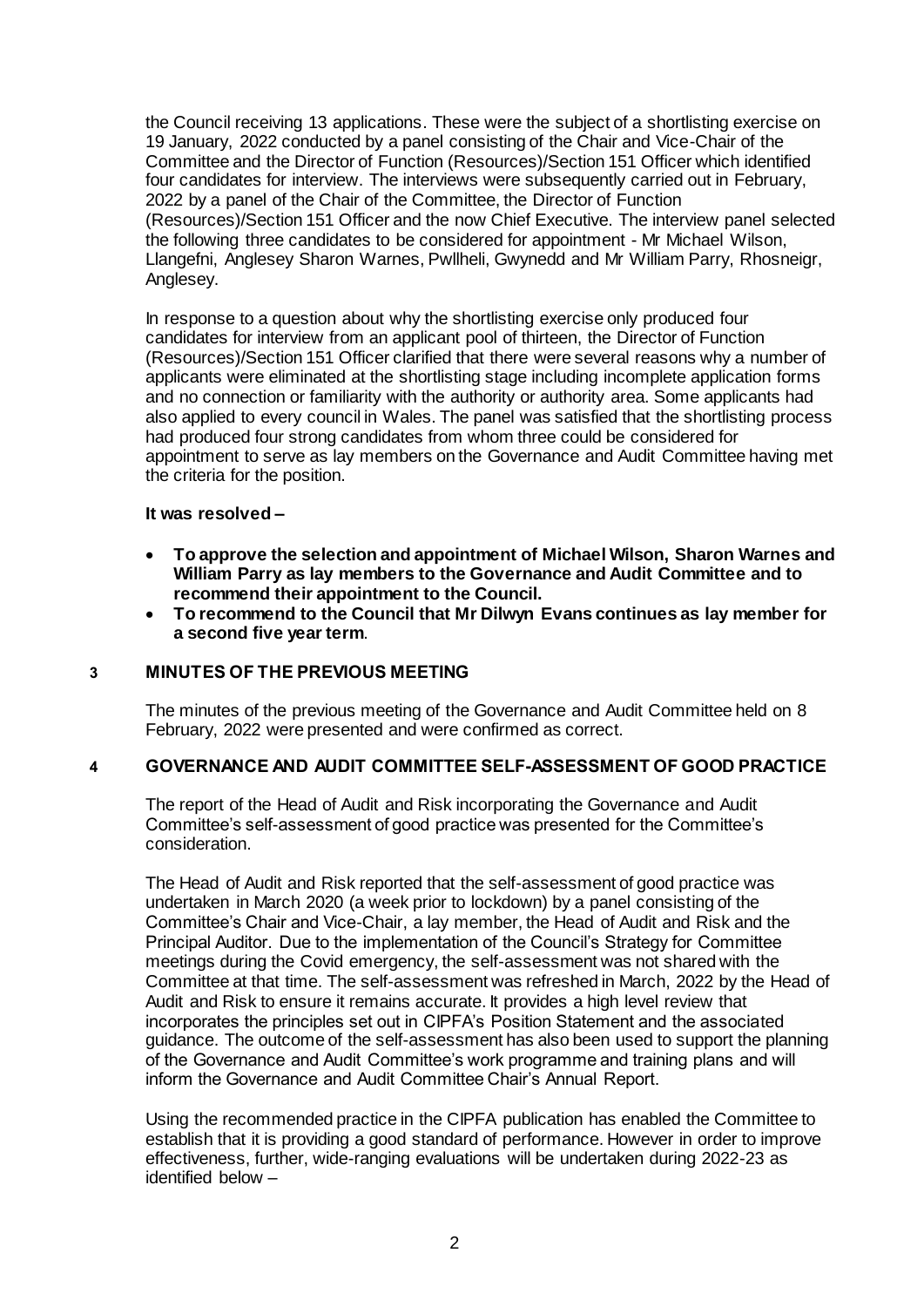- A qualitative self-assessment will be conducted during 2022-23 to obtain feedback on the Committee's performance with those interacting with the Committee or relying on its work, including senior management and members of the Committee to evaluate whether and how it is adding value to the organisation.
- A qualitative self-assessment will be conducted during 2022/23 with individual members of the Committee to assess their own effectiveness and to identify whether there are any areas for development and training.
- The Council should explore whether the Governance and Audit Committee would benefit from having a dedicated Democratic Services Officer assigned to it.

With regard to the availability and provision of dedicated democratic services support for the Committee and what it would entail, the Head of Audit and Risk clarified that such an officer would provide administrative support that is distinct from meeting support e.g. conducting the Committee's self-evaluation of performance and effectiveness which task currently falls to the Head of Audit and Risk. A dedicated Democratic Services Officer would be able to bring a greater degree of detachment and objectivity to this and similar exercises. The Deputy Chief Executive/Interim Head of Democratic Services confirmed that he would discuss the requirements with the Head of Audit and Risk and would review the existing position and capacity within Democratic Services to be able to provide the service.

#### **It was resolved –**

- **To note the reviewed and refreshed self-assessment and**
- **To approve the improvements suggested.**

# **5 GOVERNANCE AND AUDIT COMMITTEE'S DRAFT TERMS OF REFERENCE**

The report of the Head of Audit and Risk incorporating the draft revised terms of reference for the Governance and Audit Committee following changes made as a result of the Local Government and Elections (Wales) Act 2021 was presented for the Committee's consideration.

The Head of Audit and Risk confirmed the main changes to the Committee's Terms of Reference consequent upon the new responsibilities bestowed on the Committee by the Local Government and Elections (Wales) Act 2021 as summarised at paragraph 1.3 of the report. The draft Terms of Reference with the changes tracked were attached in full at Appendix 1 to the report. The Terms of Reference will be submitted for Full Council approval on 25 April, 2022 following a request to the Executive to recommend the changes to the Council.

In response to questions by the Committee, the Head of Audit and Risk –

- Confirmed that paragraph 3.4.8.2.4 remains unchanged a suggestion having been made that it be reworded to improve clarity.
- Explained the involvement of the Governance and Audit Committee with the panel performance assessment which the Council is required to arrange once during the electoral cycle. The Governance and Audit Committee as part of its responsibilities under the Act will be required to review the Council and Executive's response to the panel performance assessment report and if appropriate, to make recommendations for changes to the draft response. If the Council does not make a change recommended by the Governance and Audit Committee it must set out in the final response the reasons why it did not make the change.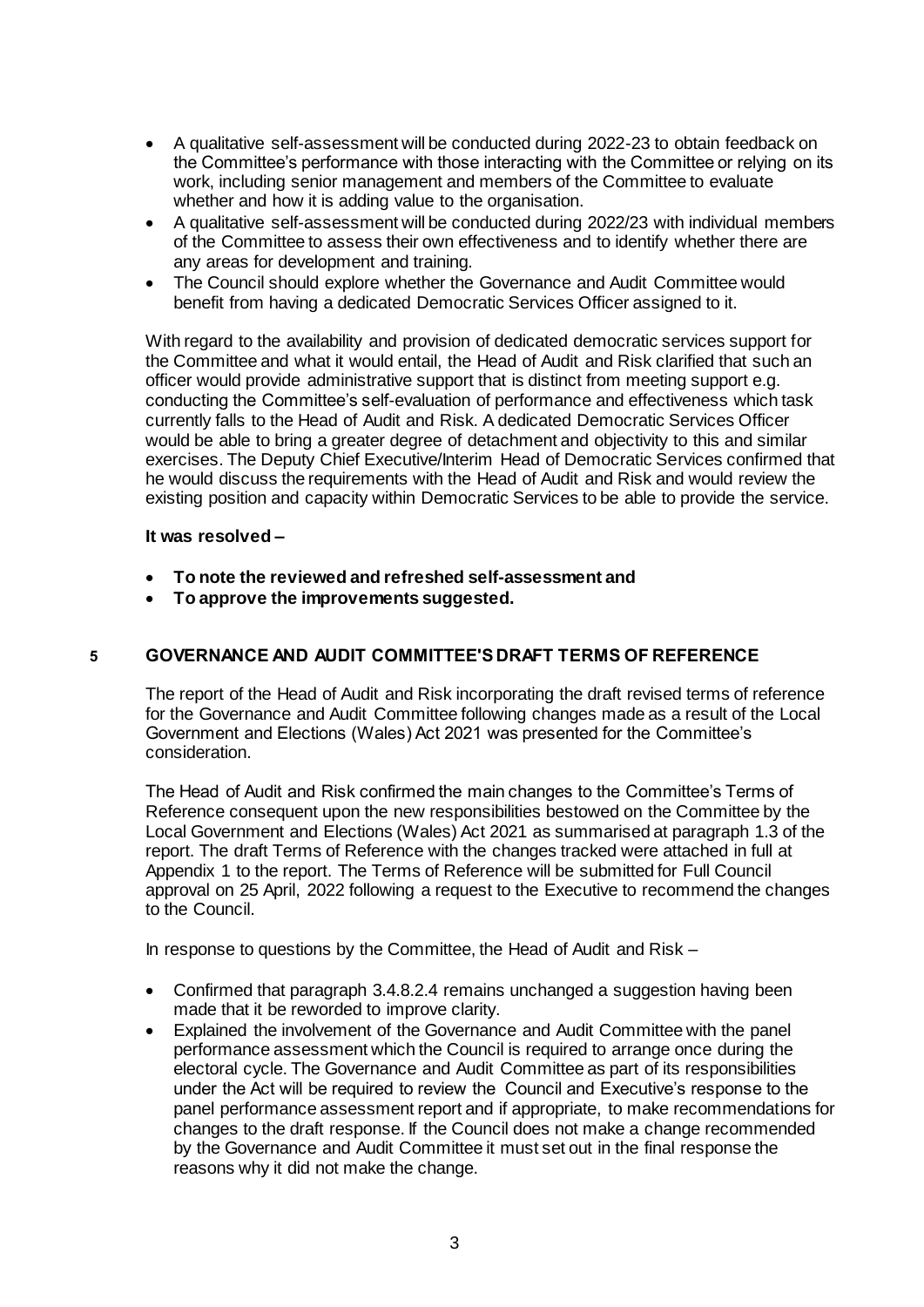That the Governance and Audit Committee's terms of reference (and those of Governance and Audit Committees in other Welsh councils) are benchmarked against CIPFA's Practical Guidance for Audit Committees in Local Authorities and Position Statement 2018. The changes to the Terms of Reference consequent upon the Act have been worked through with a Legal Advisor commissioned for the purpose. CIPFA has also been approached since the changes to the responsibilities of Governance and Audit Committees brought about by the Act have implications for the Guidance and it has been asked to issue new guidance for councils in Wales. It has indicated that it is working towards addressing this requirement in May.

#### **It was resolved to endorse the amendments to the Governance and Audit Committee's Terms of Reference ahead of their submission to the Executive and Full Council.**

# **6 INTERNAL AUDIT UPDATE**

The report of the Head of Audit and Risk providing an update as of 1 April, 2022 on the audits completed since the previous update to the Committee in February, 2022 was presented for the Committee's consideration. The report also outlined the current workload of Internal Audit and its priorities for the short to medium term going forward.

In presenting the update the Head of Audit and Risk highlighted –

- That three pieces of work had been finalised in the period and one report issued First Follow-Up of Payments – Supplier Maintenance and Identification of Duplicate Invoices and Recovery of Duplicate invoices which resulted in a Limited Assurance rating. The first review of Payments – Supplier Maintenance and Payments in January, 2021 led to further work being undertaken in this area and a report of Duplicate Invoices and Recovery if Duplicate Payments was issued in May, 2021. Both reports resulted in Limited Assurance ratings with separate action plans agreed to address the risks identified. As several of the risks and subsequent agreed actions are linked a combined follow up review was conducted between January and March, 2022. The follow-up review concludes that while the Finance and Payments teams have carried out some work to address the risks raised during the original audit, the majority of agreed actions remain outstanding. Due to the number of issues/risks remaining and the lack of progress in key areas, Internal Audit is unable to increase the assurance rating from Limited at this time. A further follow-up review will be conducted in November, 2022.
- The progress made on addressing the risks identified in a review of "Recovering Council Debts and the Impact of Covid 19", a Limited Assurance report on which was presented to the December Governance and Audit Committee meeting. In response to the original report, the Director of Function (Resources)/Section 151 Officer commissioned consultancy firm CIWB to work with the Service to address the issues/ risks raised. Internal Audit is satisfied with progress to date and will undertake formal follow up testing in October 2022 to establish whether all the issues/risks raised have been fully mitigated.
- Work in progress as per the table at paragraph 18 of the report where seven audits are at fieldwork stage, three of which are highlighted as Red residual risk in the Strategic Risk Register and are being prioritised accordingly.
- Outstanding actions comprising of 3 Moderate actions connected with the Leavers' Process audit within the Resources Service.
- Capacity and short/medium term and longer term priorities of the Internal Audit section.

In response to questions by the Committee the Director of Function (Resources)/Section 151 Officer clarified the position with regard to Payments and referred to on-going staffing and recruitment issues, workload pressures, a protracted restructure and extra work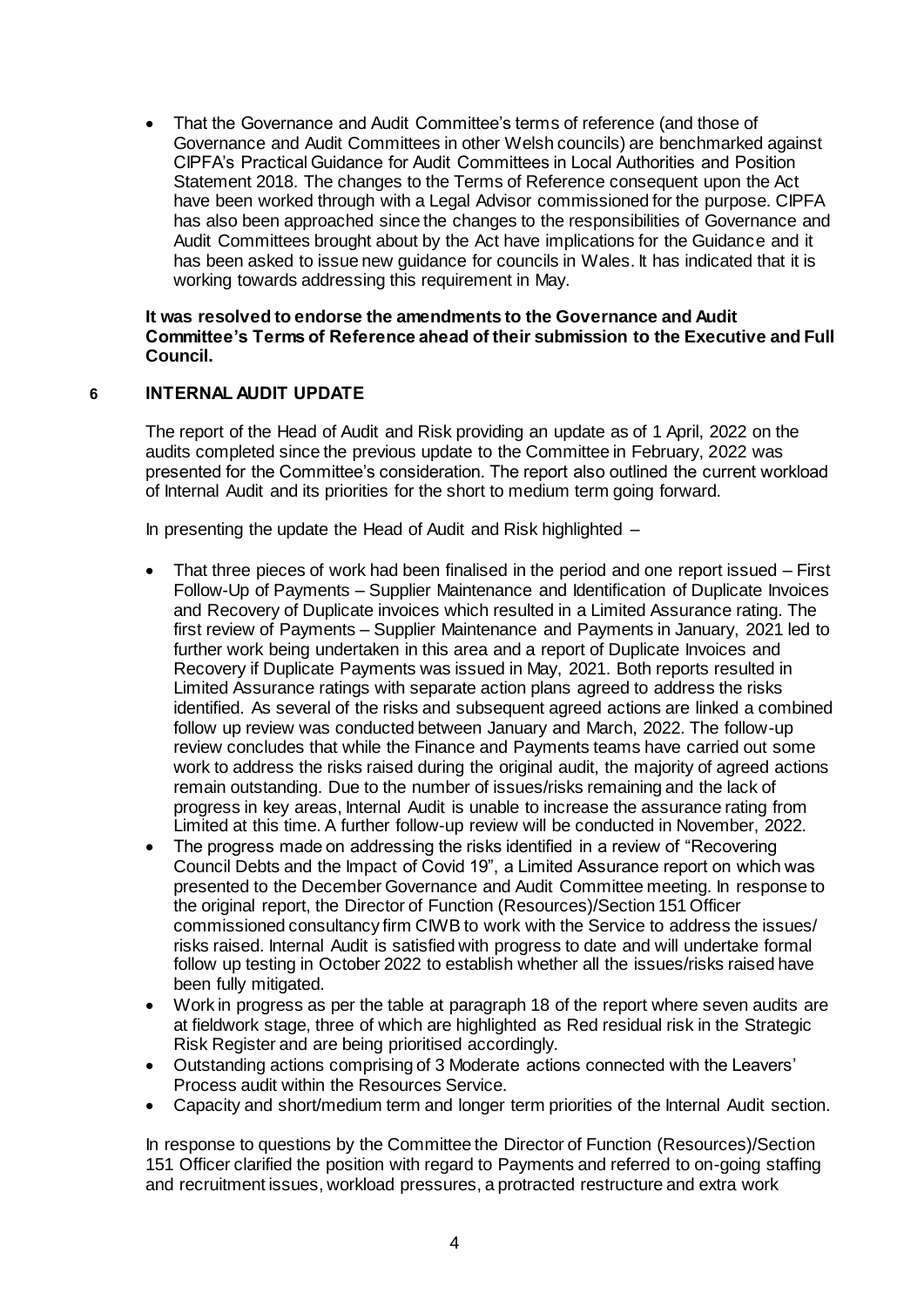created by Services failing to follow correct purchasing processes as factors having contributed to the Limited Assurance review as well as the time being taken to fully address the issues/risks identified. The creation of a Business Manager post will provide additional resource to review/simplify system processes and to facilitate performance improvements across the Resources function; the recruitment of a Trainee Payroll and Payments Officer as part of the Council's Môn Future Programme will also be an added resource. On appointment the Business Manager will be tasked with assisting the Payments team in addressing the outstanding issues/risk in this area. The Director of Function (Resources/Section 151 Officer provided assurance that the outstanding issues/risks – specifically the two Major issues/risks will be addressed ahead of the revised completion date where possible but that appointment to the Business Manager post is key to expediting the work and achieving the target date. The Director of Function (Resources)/ Section 151 Officer further confirmed that the systems review will encompass the Leavers process where there are three overdue actions related to the audit of this area. As regards any issues raised by External Audit with regard to this matter, the Section 151 Officer explained that in conducting its audit of the 2020/21 accounts External Audit would have taken assurance from Internal Audit's work in this area; given that in the region of £130m is paid through the Creditor system annually the level of duplicate payments identified is less than 1% of the payments made and as such may fall below the level of materiality set by External Audit.

### **It was resolved to note Internal Audit's assurance provision and priorities going forward.**

# **7 OUTSTANDING ISSUES AND RISKS**

The report of the Head of Audit and Risk on the status and details of the outstanding risks that Internal Audit has raised was presented for the Committee's consideration.

The Principal Auditor reported as follows –

- That as at 31 March, 2022, 62 outstanding actions were being tracked in the 4action system 17 of which are rated major (amber) and 45 moderate (yellow in risk priority - Graph 1 of the report). A detailed status update of the 17 outstanding major rated issues/risks is provided at Appendix 1 of the report. No Red issues/risks were raised in the year and no Red issues/risks are currently outstanding.
- Three actions have reached their target date for completion and have now become overdue – these are all of moderate impact and relate to Payroll. Internal Audit is aware of the ongoing staffing and recruitment issues within the Payroll team as well as additional end of year workload pressures that have made the work of addressing these issues/risks challenging. Internal Audit will continue to work with the Service to ensure the issues/ risks are successfully addressed.
- Graph 3 shows the status of all outstanding actions (irrespective of the date management agrees to address them by) and confirms that management has now addressed 56% of which 55% have been verified by Internal Audit. The remaining 1% relates to an audit of ICT Service Continuity (Phishing) which will be formally followed up in May, 2022.The majority of the actions not started relate to two audits recently finalised in relation to Information Governance and Software Licensing Management; the actions identified during these audits have not yet reached their anticipated completion dates.
- Graph 4 shows the status of all actions that have reached their target date and confirms that where due, 96% have been addressed.
- Target dates are extended where the Service can demonstrate a legitimate reason for the extension.